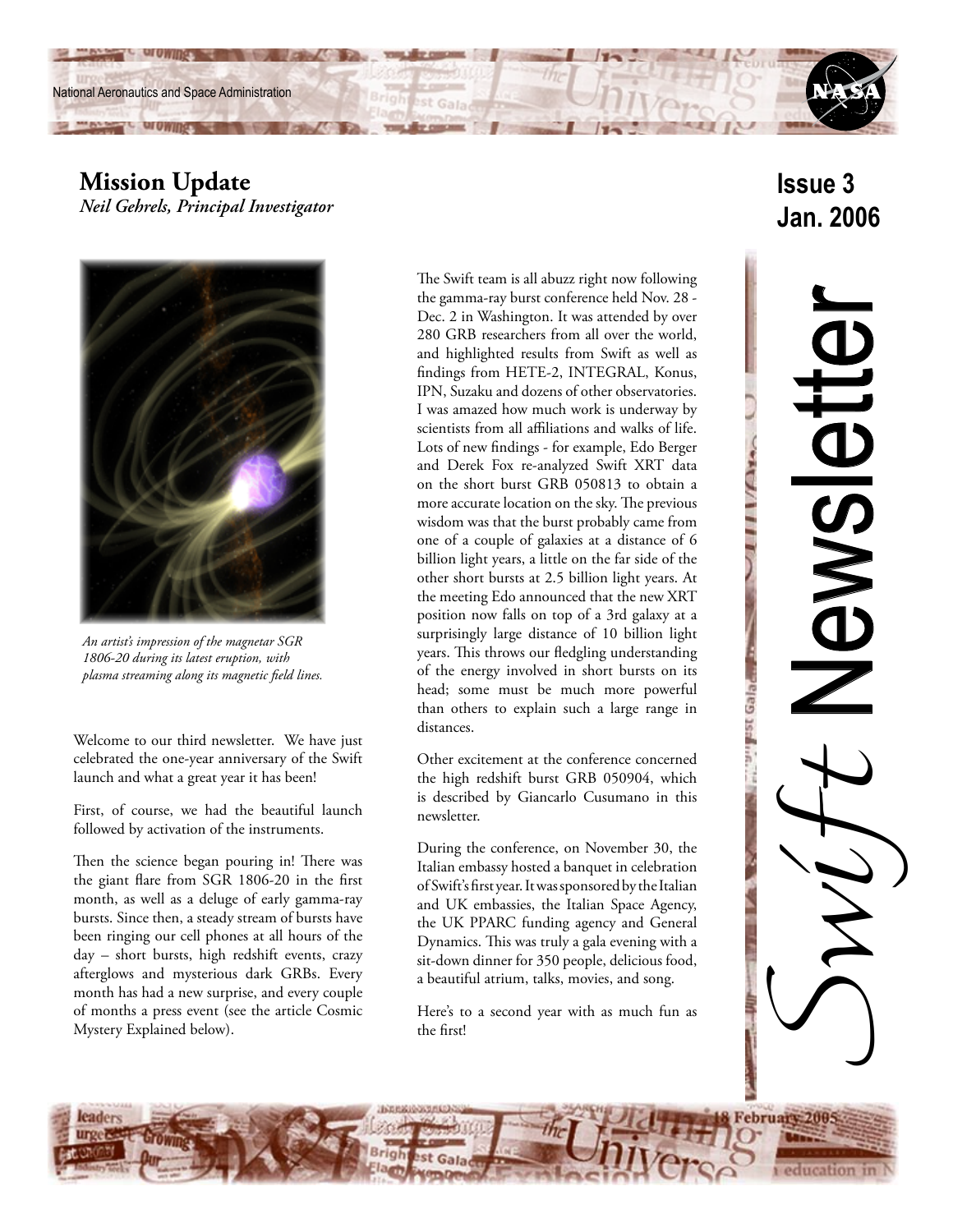

## **Swift in the News**

*by Lynn Cominsky, SSU E/PO*

#### **10/5/05 - In A Flash NASA Helps Solve 35- Year-Old Cosmic Mystery**

Scientists from Swift and HETE have solved the 35-year-old mystery of the origin of powerful, split-second flashes of light known as short gamma-ray bursts. These flashes, brighter than a billion suns, yet lasting only a few milliseconds, have been simply too fast to catch -- until now. This exciting result was presented at a NASA Science Update and included Swift PI Neil Gehrels, HETE PI George Ricker, as well as follow-up scientist Dr. Derek Fox of Penn State.

#### **11/9/05 - Swift Wins "Best of What's New" in Popular Science.**

Among all the multitude of nifty gadgets and gizmos that appeared in 2005, NASA's Swift satellite has taken a top honor in the annual "Best of What's New" award from Popular Science magazine. Swift is featured in the December issue as a winner in the aviation and space category for 2005.

**Calacter** 

#### **11/16/05 - Powerful Magnetar Blast from Another Galaxy**

The magnetar blast of 12/27/04 was described in a feature article by Sky and Telescope editor Robert Naeye.

#### **12/14/05 - Cosmic Explosion Could Be Black Hole Swallowing Neutron Star**

The short GRB observed by Swift on 7/24/05 was the subject of a series of Nature articles and a press release sent out by NASA/GSFC. GRB072405 was one of the most thoroughly observed short gamma-ray bursts to date. Swift, NASA's Chandra telescope and the Keck Observatory in Hawaii, along with other observatories, captured the burst afterglow in detail. The combined data enabled scientists to speculate on the nature of the merging objects.

### **Swift Mission Operations Center**

*By John Nousek, Swift Mission Director*

As we cross the New Year for 2006, the Swift Observatory is also crossing many significant milestones. The most recent is the anniversary of the Swift launch on November 20, but just as important were the initial commissioning activities of the three science instruments: the BAT on December 17; the XRT on December 23; and the UVOT on January 12.

Swift continues its fine record of discoveries. The BAT has found 94 new GRBs, and the XRT and UVOT have followed up about 80% of them with record-breaking speed (at least in the pre-Swift record days!). In addition to the BAT discovered GRBs, Swift has also followed up 15 GRBs discovered by the INTEGRAL and HETE-II missions. In total it appears safe that our pre-launch predicted GRB discovery rate and afterglow followup rate will be near 100 GRBs/afterglows per year.

Since the start of normal Swift operations, we have spent about 64% of our time looking at GRB afterglows. We also have spent 7% of our time looking at non-GRB Targets of Opportunity, 8% at calibration targets, 16% at fill-in targets and 5% at non-science targets (mostly cold targets during South Atlantic Anomaly crossings).

Swift has received considerable attention from a wide range of media. Popular Science named Swift one of its "What's Best in What's New for 2005". Discover magazine named the discovery of afterglows from short GRBs (which was led by Swift's discovery of GRB050509b) as one of the top 100 discoveries of 2005. Nature dedicated a cover picture treatment to the short GRB discovery papers. All in all a highly productive year for Swift.

On the technical side, the observatory and instruments are operating nominally. Defined as the time when the BAT can discover bursts, and at least one of XRT or UVOT in followup capable mode, the observatory has been active more than 97% of the total time since April 5 (the start of normal ops). In December the BAT required a re-boot (which cost only 20 hours of observing time). Occasional Attitude Control System issues result in target acquisitions more than 6 arc minutes off-target, requiring a re-setting of the UVOT. Still, with more than 30,000 successful maneuvers the overall observatory performance has been outstanding.

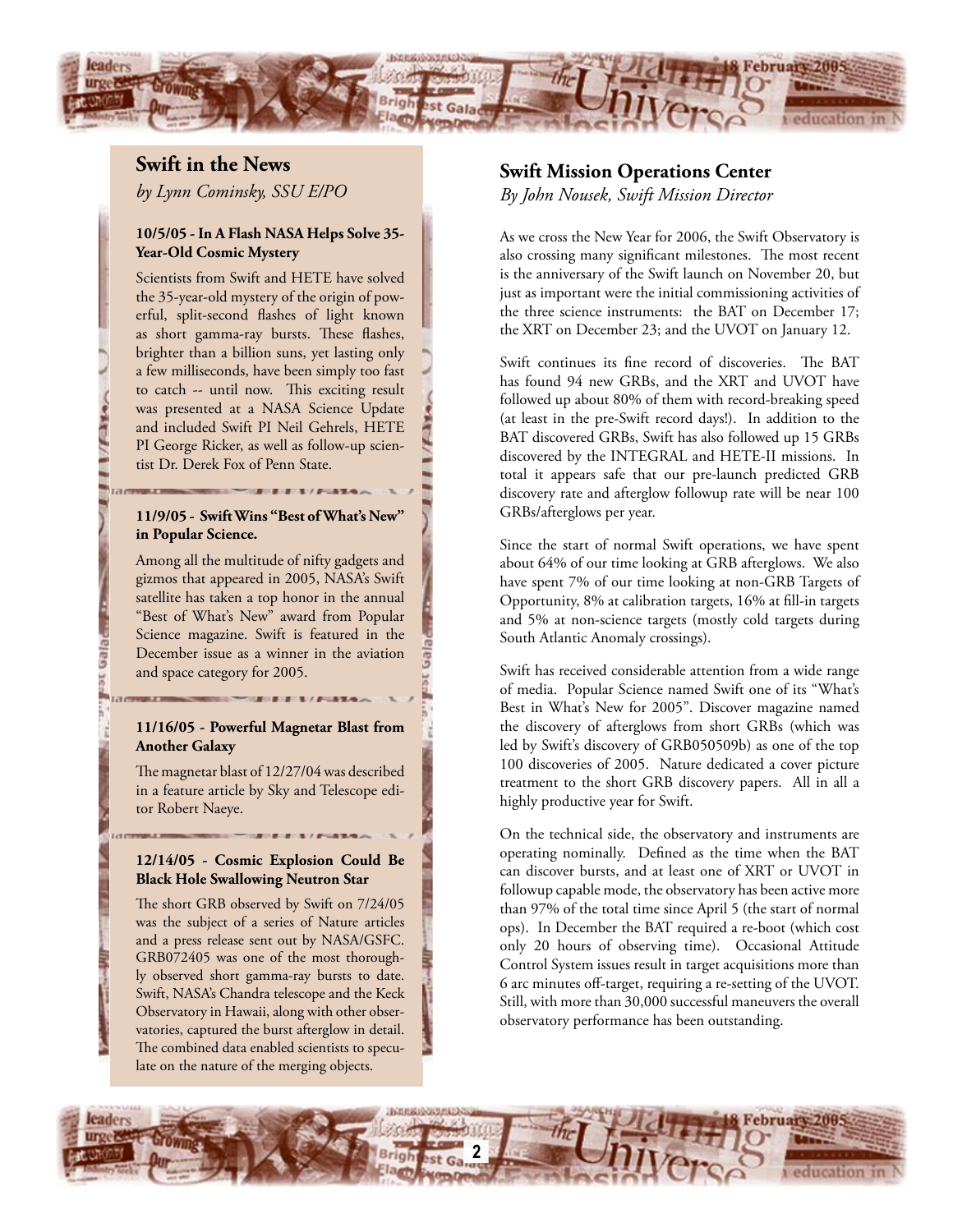

We recently learned that refined orbital lifetime projections have estimated that Swift is likely to survive in orbit to the 2022 timeframe. We have conducted an analysis of the lifetime limits on Swift and we have found no systems which have shown any signs of deterioration that would affect their life. As Swift also has no consumables we are unaware of any reason that Swift should not substantially exceed its lifetime design goal of five years.

So on behalf of the Swift team, we wish our community a happy 2006, which we hope will be followed by many future years of successful Swift operations.

## **Cosmic Mystery Solved!**

*By Phil Plait and Lynn Cominsky, SSU E/PO*

For the past 35 years since their initial discovery, one of the biggest mysteries in astrophysics was the source behind short gamma-ray bursts. Unlike their longer cousins (caused by the supernova explosions of young, massive stars) short bursts last for mere milliseconds, and are clearly a different phenomenon. Their extremely brief nature made them very difficult to study. The leading theory was that short bursts were produced when old, dense neutron stars collided, or when a neutron star was "eaten" by a black hole. But the evidence for this was maddeningly elusive.

This past summer, three short bursts were detected that have cracked the mystery wide open. The first of the three bursts (GRB050509b) was observed by Swift on May 9, and lasted only 50 milliseconds. The X-ray afterglow seen after this burst was the first ever detected from a short

burst. The GRB appeared to be located near the edge of an elliptical galaxy. Since these galaxies don't contain young stars, this in itself was an important clue to the short burst's origin and supported the neutron star merger theory.



*A neutron star ripped apart by a black hole was the cause of GRB 050724, as seen here in this artist's illustration.*

On July 9, the HETE-2 satellite detected another short burst, which had extensive follow-up by ground-based telescopes as well as the Chandra Observatory and the Hubble Space Telescope. The more accurate position for this burst ruled out the possibility of a supernova counterpart, and provided even better evidence for an origin due to a neutron star merger.



*The light curve (brightness vs. time) of GRB 050724 showing the initial short blast of gamma rays.*

#### On July 24, 2005, Swift

detected the third short gamma-ray burst, GRB 050724, which lasted only 0.25 seconds. Ground-based observations quickly determined that the burst was approximately 3 billion light years away, and associated with an elliptical galaxy, similar to that suggested for GRB050509b.

Another important clue was that, similar to the HETE-2 burst GRB 050709a, X-ray emission for GRB 050724 persisted for some time following the initial short gamma-ray burst - flares of X-rays occurred minutes and even hours later. Most theorists believe that a neutron star merger should create a black hole with only a brief, intense flare, and no lingering emission - so this third burst, and possibly the HETE-2 burst as well, may not have been from that kind of merger.

The secondary blasts of X-radiation may indicate that GRB050724 was caused by an incredibly violent event: the disruption of a neutron star by the enormous gravity of a black hole, the only force in the Universe powerful enough to tear apart a neutron star. The ultradense material then formed a crescent-shaped stream, which, after orbiting for a few minutes, fell into the black hole, causing the later flares.

Although the initial event lasted only a fraction of a second, it put out as much energy as the Sun does in over 100,000,000 years. It took observations by Swift, HETE-2, and the cooperation of an international team of followup observatories to understand the causes of these mindboggling events, and more such discoveries are expected in the months and years to come.

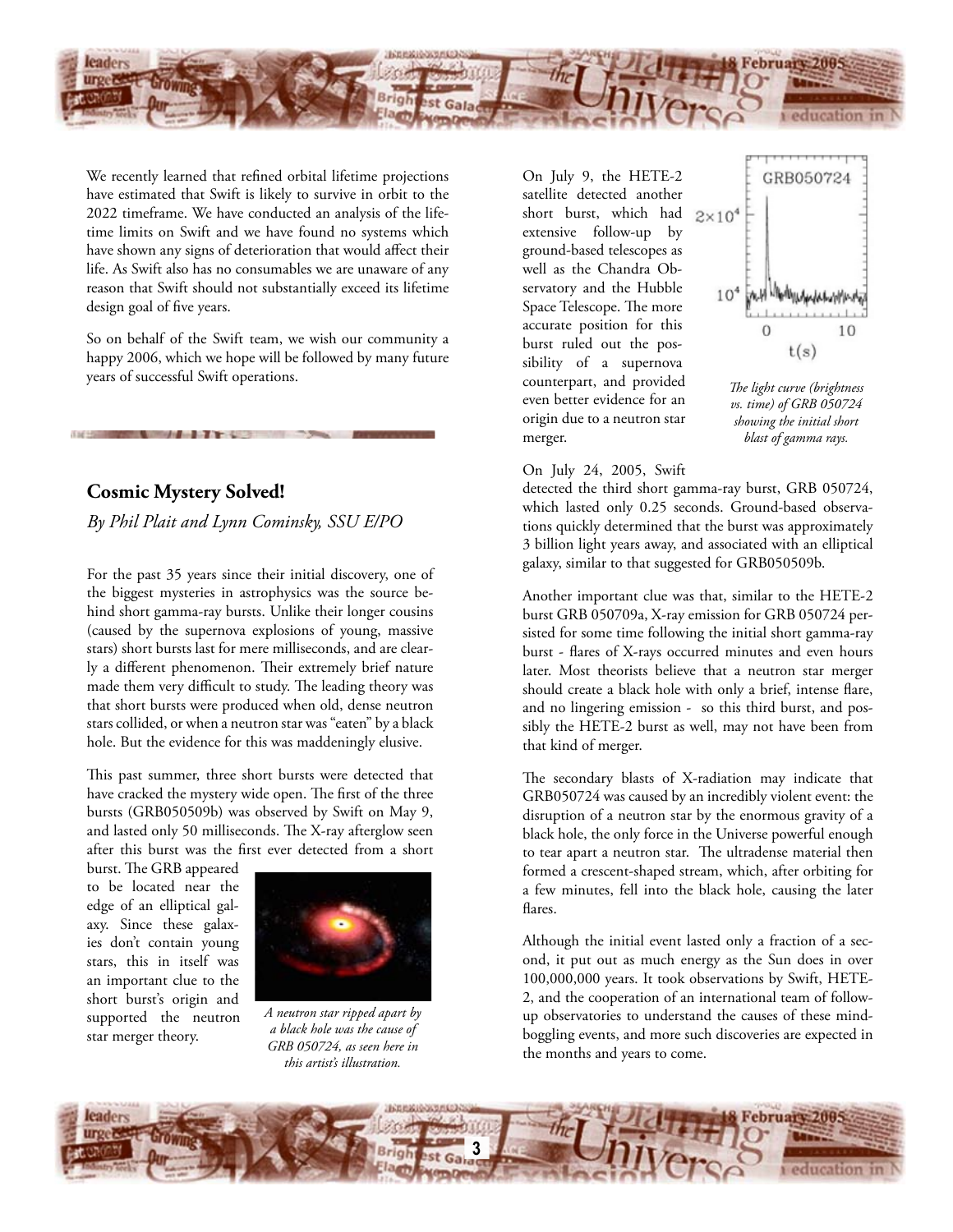

A NASA Science Update press conference on these exciting discoveries was held on October 5 that featured Swift PI Neil Gehrels, HETE PI George Ricker, follow-up lead scientist Derek Fox and 2 other prominent scientists from the astrophysics community. See the Swift in the News article online for the links to the press releases about all three of these bursts.



*Observations of GRB 050724 showing the burst afterglow and the host galaxy (left), the galaxy after the burst faded (middle), and the processed image showing just the afterglow (right).*

### **Swift's** *Other* **Burst Observations**

**The County of the County** 

*By Peter Brown, Penn State*

In addition to chasing Gamma Ray Bursts, Swift has also spent some time chasing other kinds of exploding stars – supernovae. The Swift observations are very important because the Ultraviolet/Optical Telescope (UVOT) can measure the brightness of these explosions in the ultraviolet, most of which is blocked by the Earth's atmosphere (thankfully) and cannot be observed by ground-based telescopes. We are also simultaneously able to put limits on the amount of x-rays coming from the explosion with the



*Swift ultraviolet image of supernova 2005ke in the spiral galaxy NGC 1371. The supernova is circled.*

X-Ray Telescope (XRT). Observations in multiple wavelengths like this give astronomers better insight on the physics and mechanisms of the explosion as well.

One type of supernova (designated Ia) is caused when an old, dead star called a white dwarf accumulates matter from a companion star. When enough matter piles up, it can undergo nuclear fusion, the energy source of thermonuclear bombs. The effect is similar for the star, too: the white dwarf can explode. We hope to find out if these types of explosions are always the same brightness. This would help measure distances in the universe, just as you can tell how far away an oncoming car is based on the brightness of the headlights. An example of this is SN2005ke (the letters indicate the order it was discovered in the year 2005). The ultraviolet image shows that its galaxy has lots of new stars forming in its spiral arms.

Other supernovae signal the early deaths of young, massive stars. Some of these might also result in Gamma Ray Bursts, which is why Swift is especially interested in them. One of these is SN2005cs which exploded in the photogenic

Whirlpool Galaxy. The pretty images the Hubble Space Telescope took some years ago have been used to identify the kind of star that exploded. The Swift UVOT observations showed the supernova to be extremely hot and bright, fading in the ultraviolet as it cooled very quickly. These supernova observations are among the most exciting of Swift's non-GRB science.



*Swift ultraviolet image of supernova 2005cs in the nearby spiral galaxy M51, the Whirlpool Galaxy. The supernova is red, and to the right of the galactic center.*

## **GRB 050904: another milestone set by Swift**  *By Giancarlo Cusumano, I.A.S.F*

*Charles of the State Ave.* 

One of the most important discoveries that Swift has made in the last months is the detection of the most distant gamma-ray burst (GRB) ever observed. This burst, known as GRB 050904, triggered the Burst Alert Telescope (BAT) onboard Swift on September 4, 2005; follow-up observations through ground-based optical telescopes determined its redshift to be 6.3 (the redshift is an indication of the distance of a cosmic source – the higher the number, the farther away the object is). This redshift value means that the burst occurred 12.8 billion years ago, only 890 million

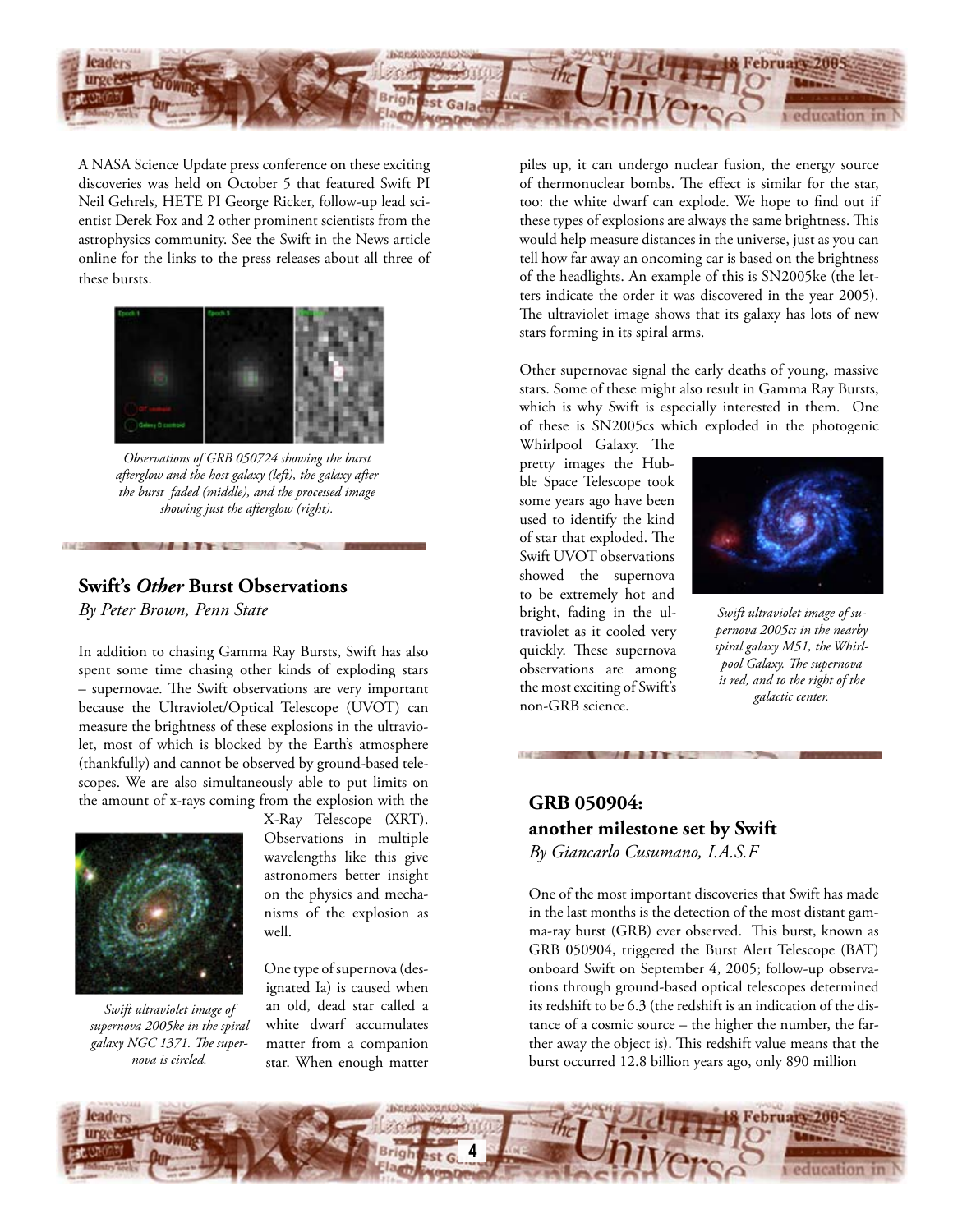

years after the Big Bang – when the Universe was 6% of its present age. GRB 050904 is by far the most distant cosmic explosion ever observed (the previous record for a GRB was at a redshift of 4.5) and one of the farthest cosmic sources detected (the most distant known quasar is at a redshift of 6.4, and the most distant galaxy at a redshift possibly as high as 7).

Due to the expansion of the Universe in the Big Bang, objects at high redshift appear to be receding from us at very large velocities. This has two main effects: one is to lower the energy emitted by the object (due to the Doppler effect), and the other is to stretch the apparent timescale of the event because of the effects of Einstein's relativity. Due to its large distance, most of GRB 050904's gamma-ray energy emission was therefore shifted into the energy range of Swift's X-Ray Telescope (XRT). The XRT's excellent sensitivity therefore allowed the prompt gamma-ray emission of the burst to be observed with an unprecedented richness of detail. The XRT started observing the burst 161 seconds after Swift's initial detection, but due to relativistic time contraction this translates to only 22 seconds after the actual explosion in the GRB's timeframe.

The GRB's gamma-ray emission was exceptionally high and its evolution over time particularly complex, showing the presence of several secondary explosions at times long after the initial explosion. The burst lasted more than 2 hours and it is among the brightest and longest GRBs ever observed. It represents an exceptional event among the GRBs detected so far, and its unique characteristics could be linked to its distance and to the different star evolution and environment in the early Universe.

Thanks to its sensitivity, Swift is detecting very distant GRBs, opening a new frontier in the study of these explosions. Phenomenological and statistical differences of the very distant GRBs may offer an important tool for studies of the early



Universe. A paper about the Swift discovery and observations of GRB 050904 has been accepted for publication in "Nature".

*The energy emitted by the GRB versus time.*

## **Swift Exhibition at the UK's National Space Centre** *by Jill Richardson, NSC*

The National Space Centre is the UK's largest visitor attraction dedicated to the excitement of space. The Centre currently hosts an exhibition about Swift in its Space Now gallery – a live news area maintained by the Space Communications Team.



Swift was an ideal project to include in the gallery, because the near real time detections bring a live element to the exhibition. 'Trafficlights' are used as a burst alert system for visitors. A red light indicates a

*The NSC exhibit*

burst has just been detected and an amber light indicates a burst was found within the last week. A green light shows no bursts have been detected for a week, but Swift is still watching the sky for the latest flash…and it could happen at any second! A plasma screen is used to display the latest burst's location in the sky. Well-known constellations are included in the image to help visitors recognise the oval as a representation of the sky they see from their backyard. Another screen indicates how far back in time the event that caused the burst occurred.

The Space Communications Team gave visitors tours of the exhibition during the busy October school holidays. These began at the quarter-scale model of Swift. The Centre's Technical Team created a prop to demonstrate the concept of the mask on the BAT. This included a square of transparent plastic sheet with a random arrangement of 'lead tiles' printed on top, suspended above a white 'detector plane'. A torch was used to represent gamma-ray light casting a shadow on the detectors. Young children were encouraged

to move the torch to show how bursts from different directions create different shadows. The University of Leicester kindly provided an X-ray mirror to display in the exhibition during the tours, enabling visitors to see what the mirror inside the XRT looks like.



*The Swift model on display*